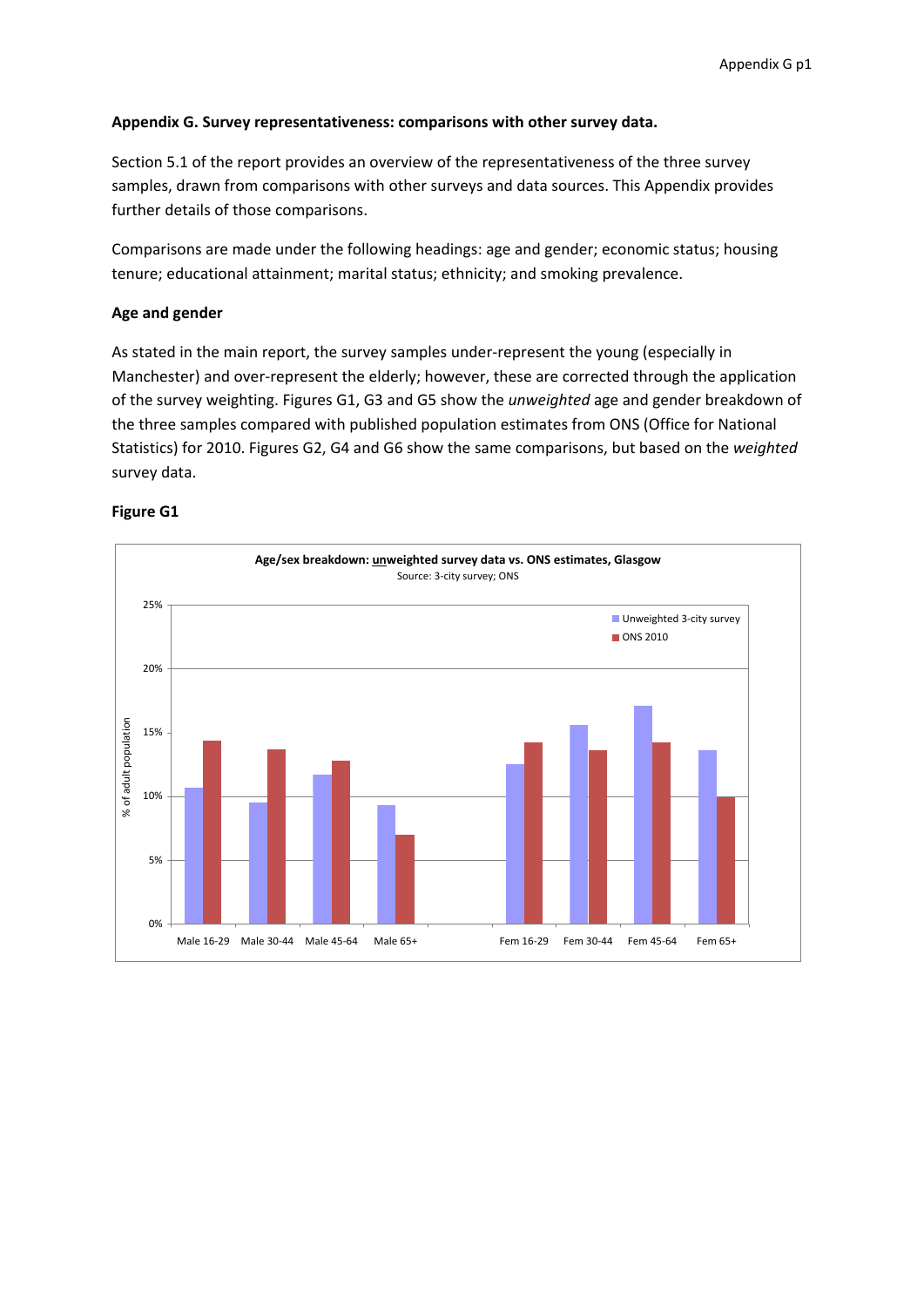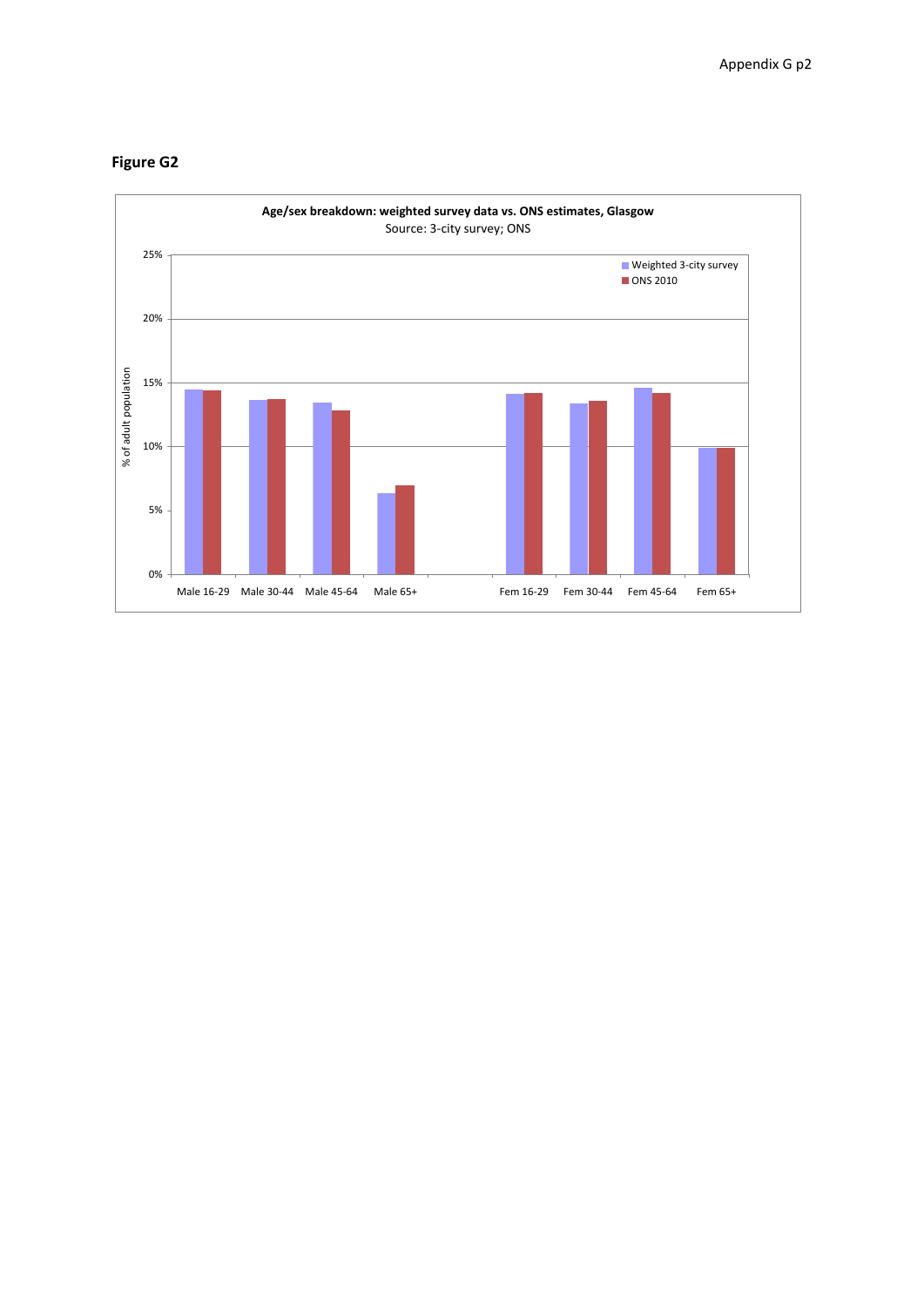

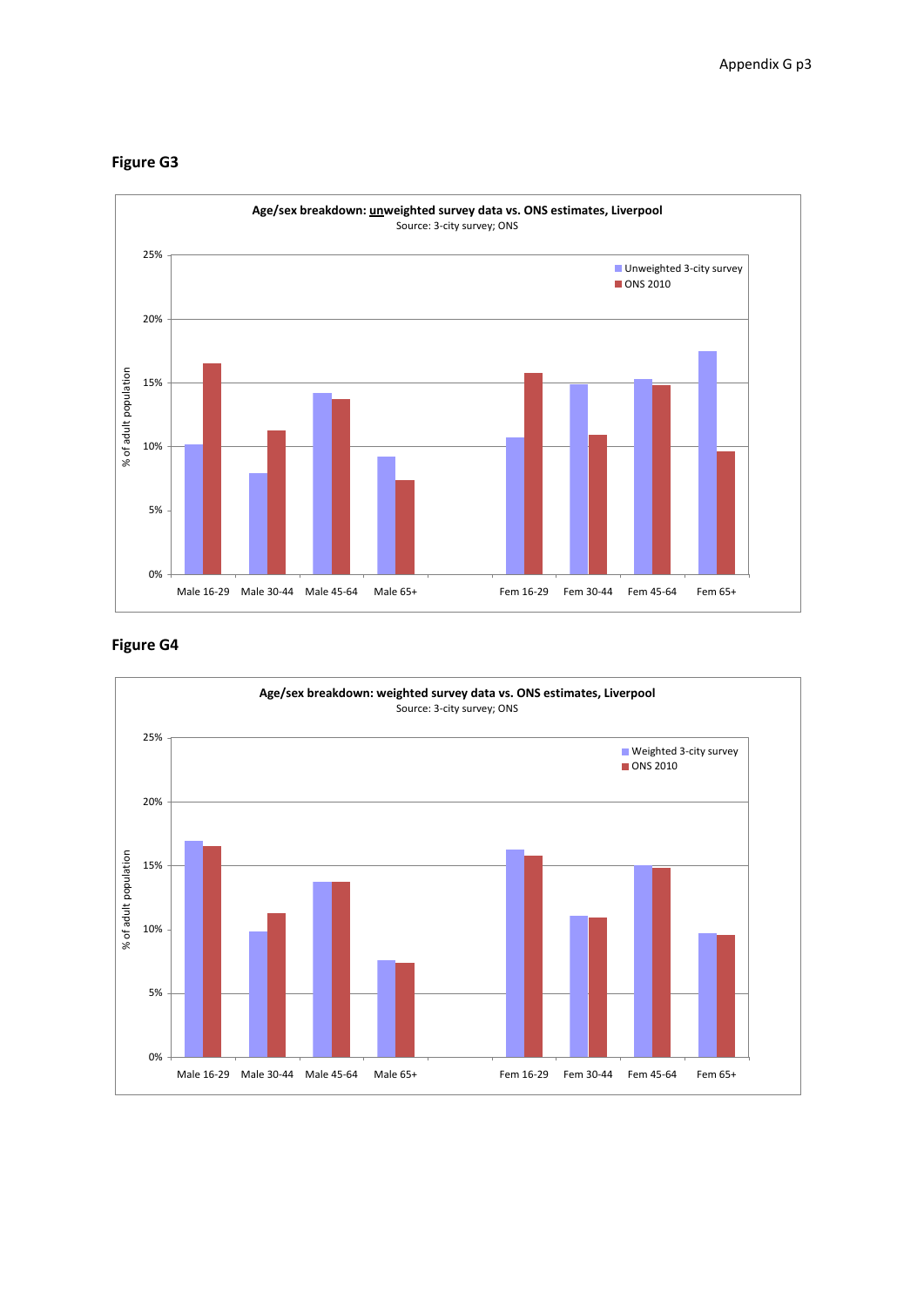

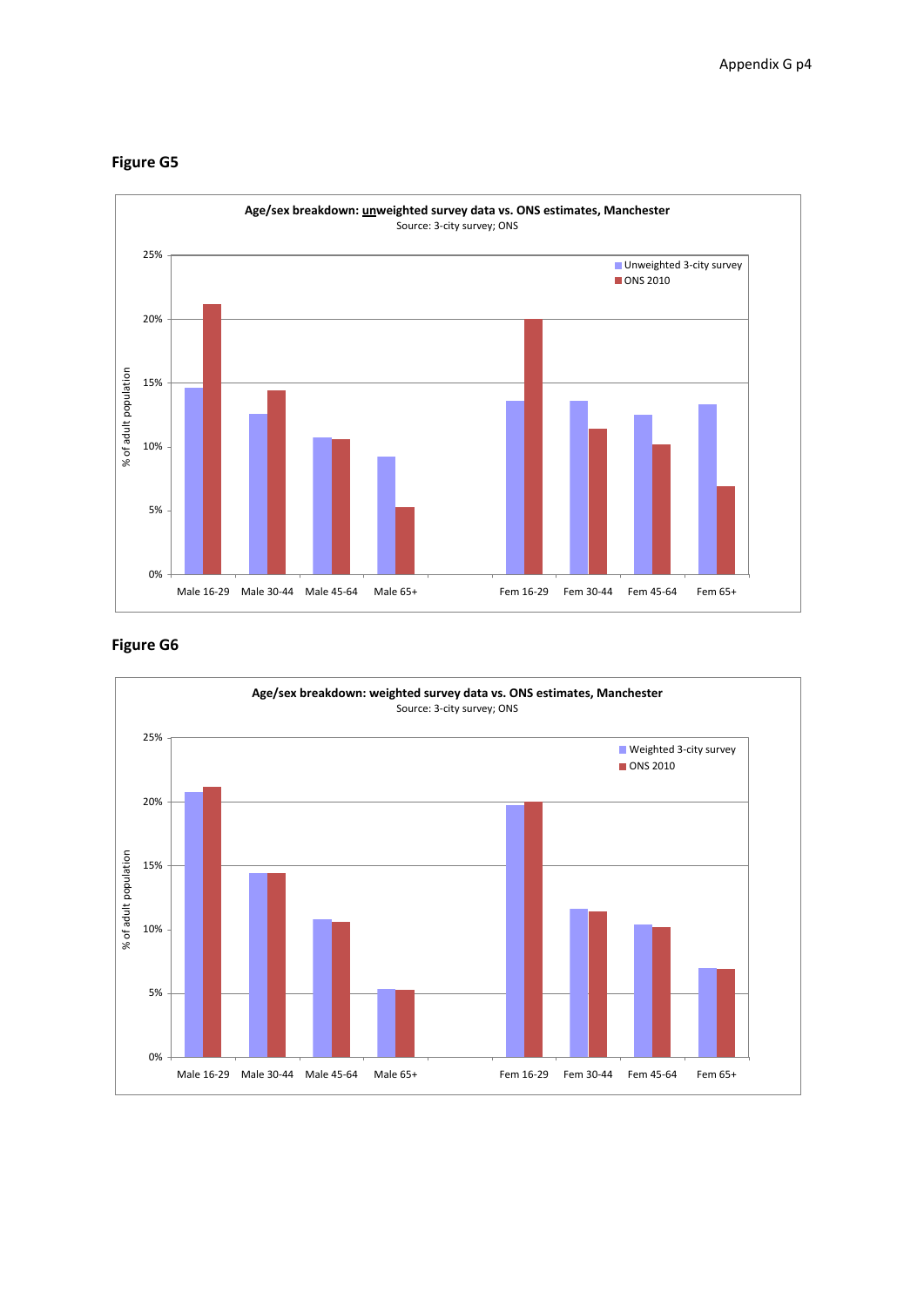#### **Economic status**

Figures 3‐5 in the main report compared aspects of 'economic activity' of the samples with data from the 2001 and (for Liverpool and Manchester) 2011 Census. This showed that the samples were characterised by having higher percentages of people who were unemployed and who were looking after their home and family, and lower percentages of people who were employed. These are confirmed by separate comparisons with data from the Annual Population Survey (APS) from 2010/11 for people aged 16‐64, shown in Figures G7‐G9. These comparisons also suggest that the three‐city survey over‐represents students: however, the census data showed that that was not the case, and these differences probably reflect inaccuracy of the APS data.

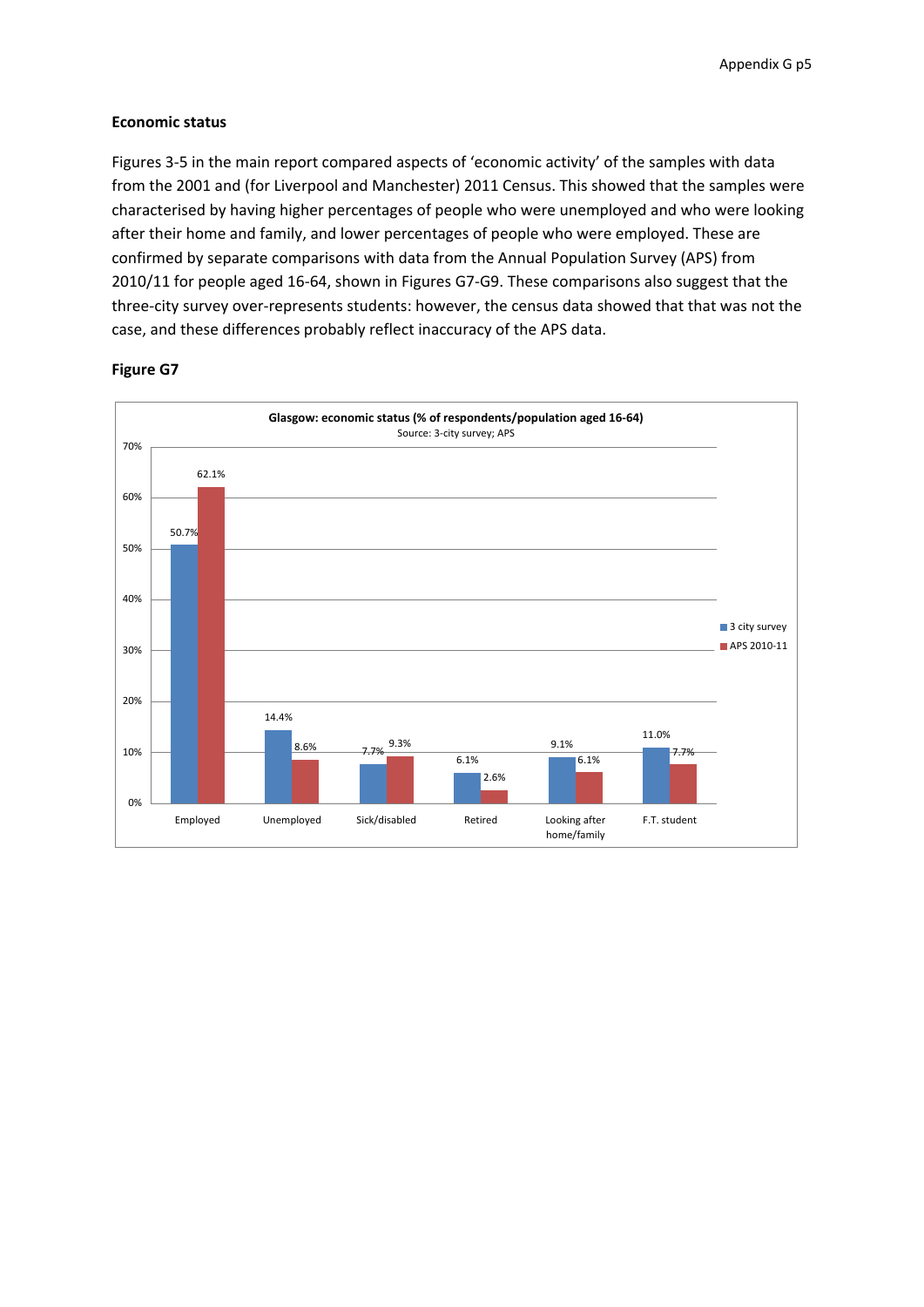

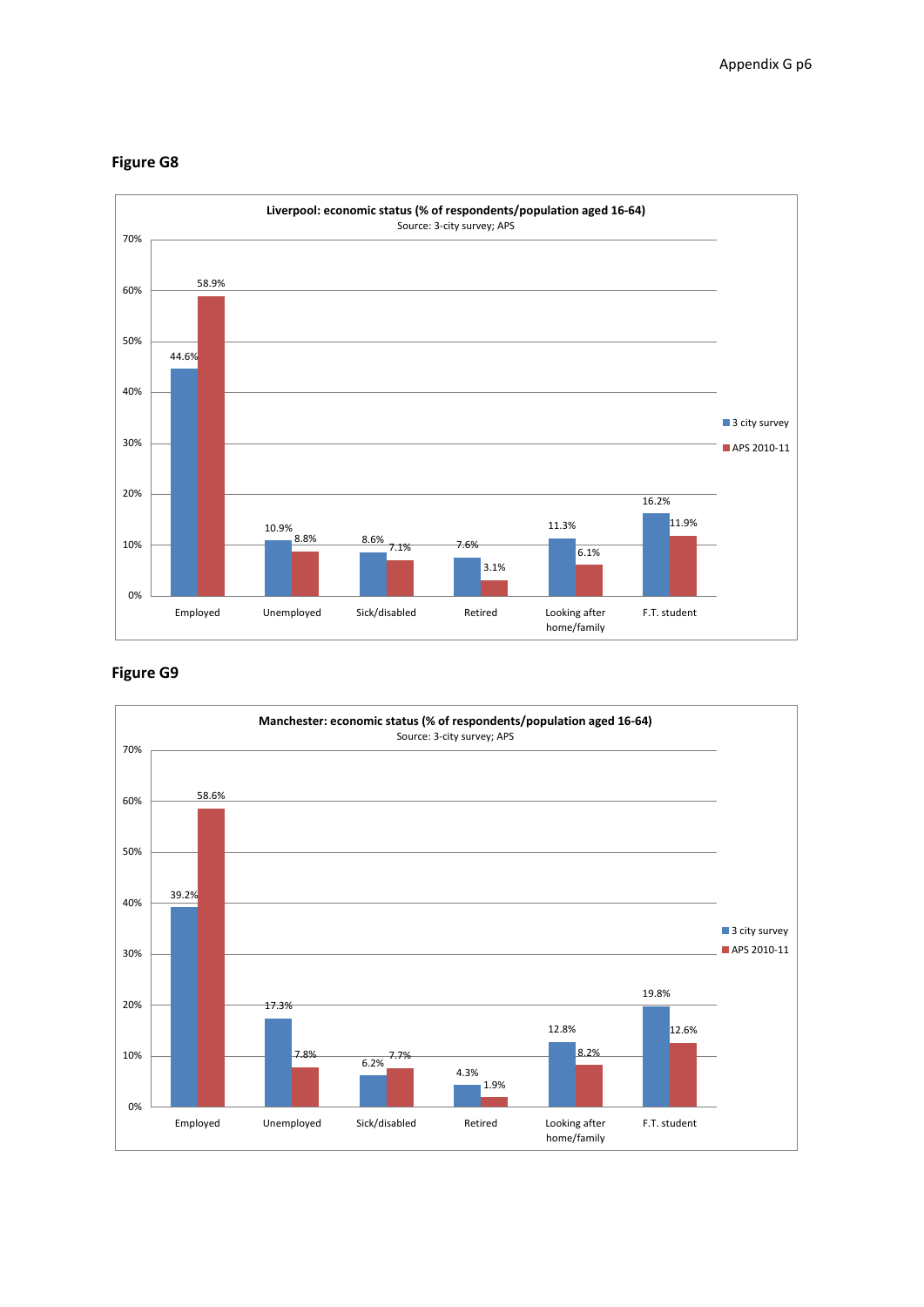#### **Housing tenure**

Housing tenure was categorised as: owner‐occupied (including owned without and with a mortgage); social rented (including those who rented from the local authority and from housing associations); and private rented. For Liverpool and Manchester, comparisons were made with 2011 Census data; for Glasgow, comparisons were made with 2010 estimates from Glasgow City Council. Figures G10‐G12 show that the survey samples are broadly representative of the general population with regard to this indicator.

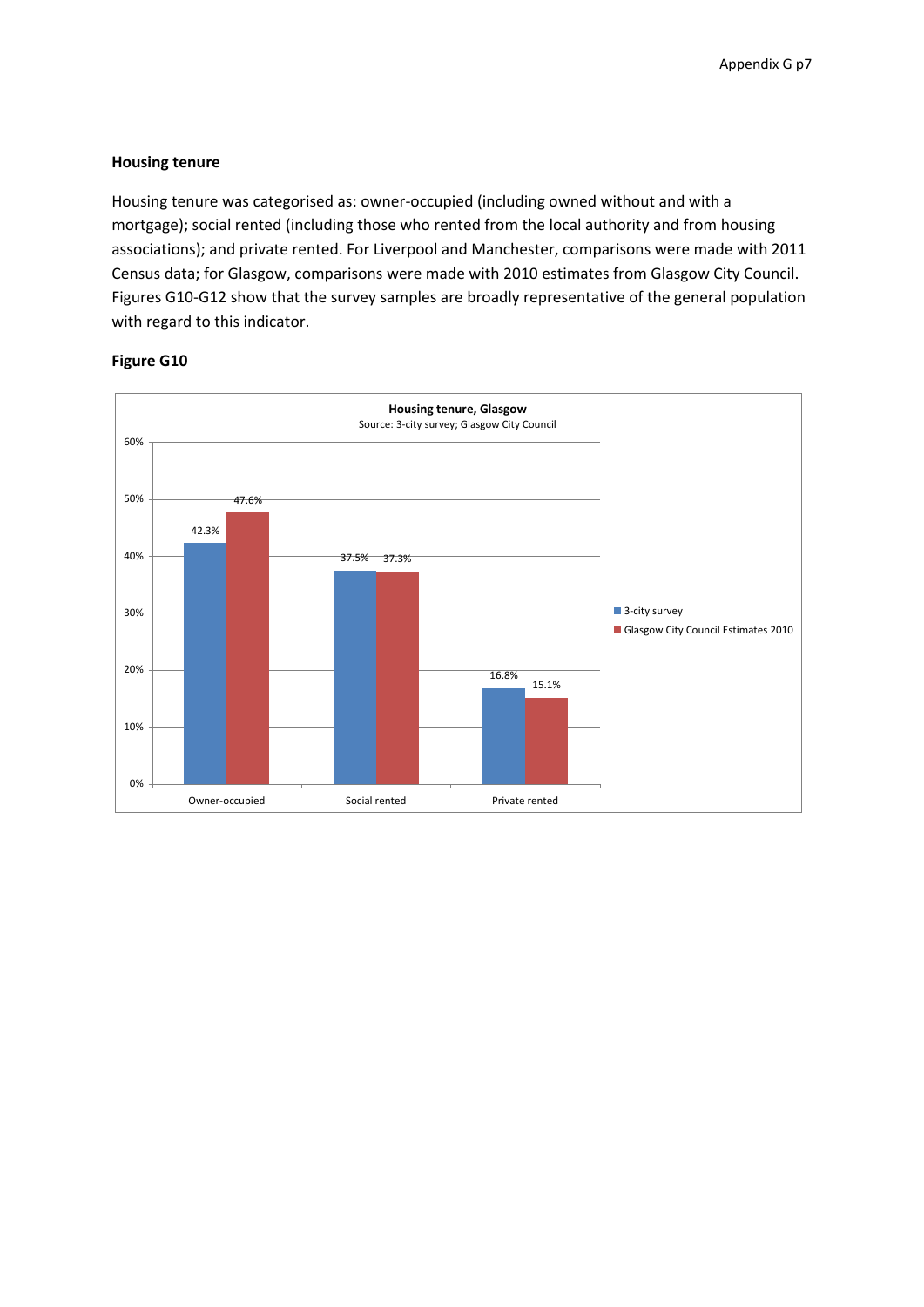



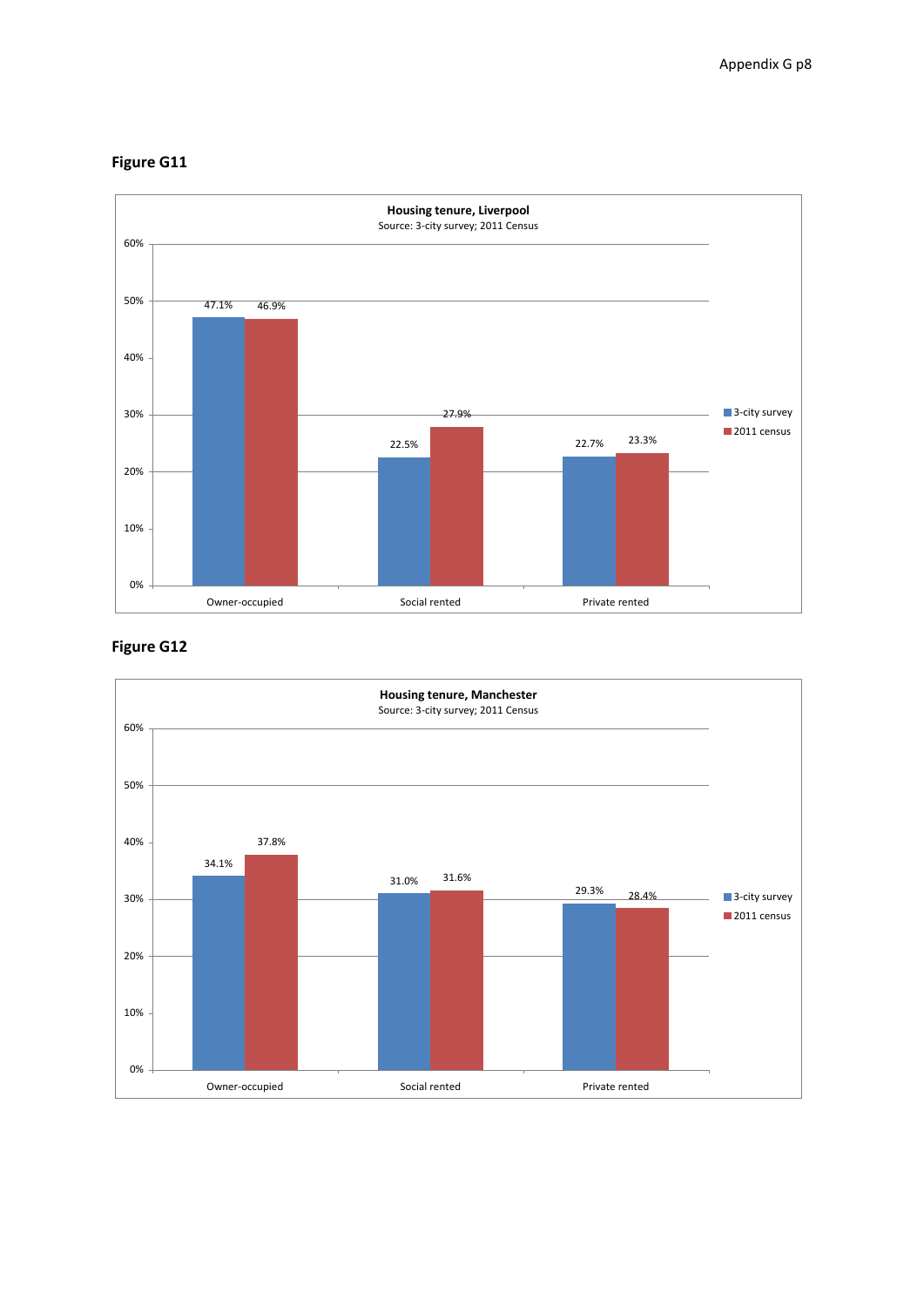#### **Educational attainment**

As stated in the main report, in comparison to the APS, the three‐city survey seems to under‐sample those with degree level qualifications in Glasgow and Manchester, but not in Liverpool: this is shown in Figure G13. At the other end of educational spectrum, there were very similar percentages of the survey sample with no educational qualifications in Glasgow and Liverpool compared with the APS, but not in Manchester: this was shown in Figure 7 in the main report, reproduced here as Figure G14.

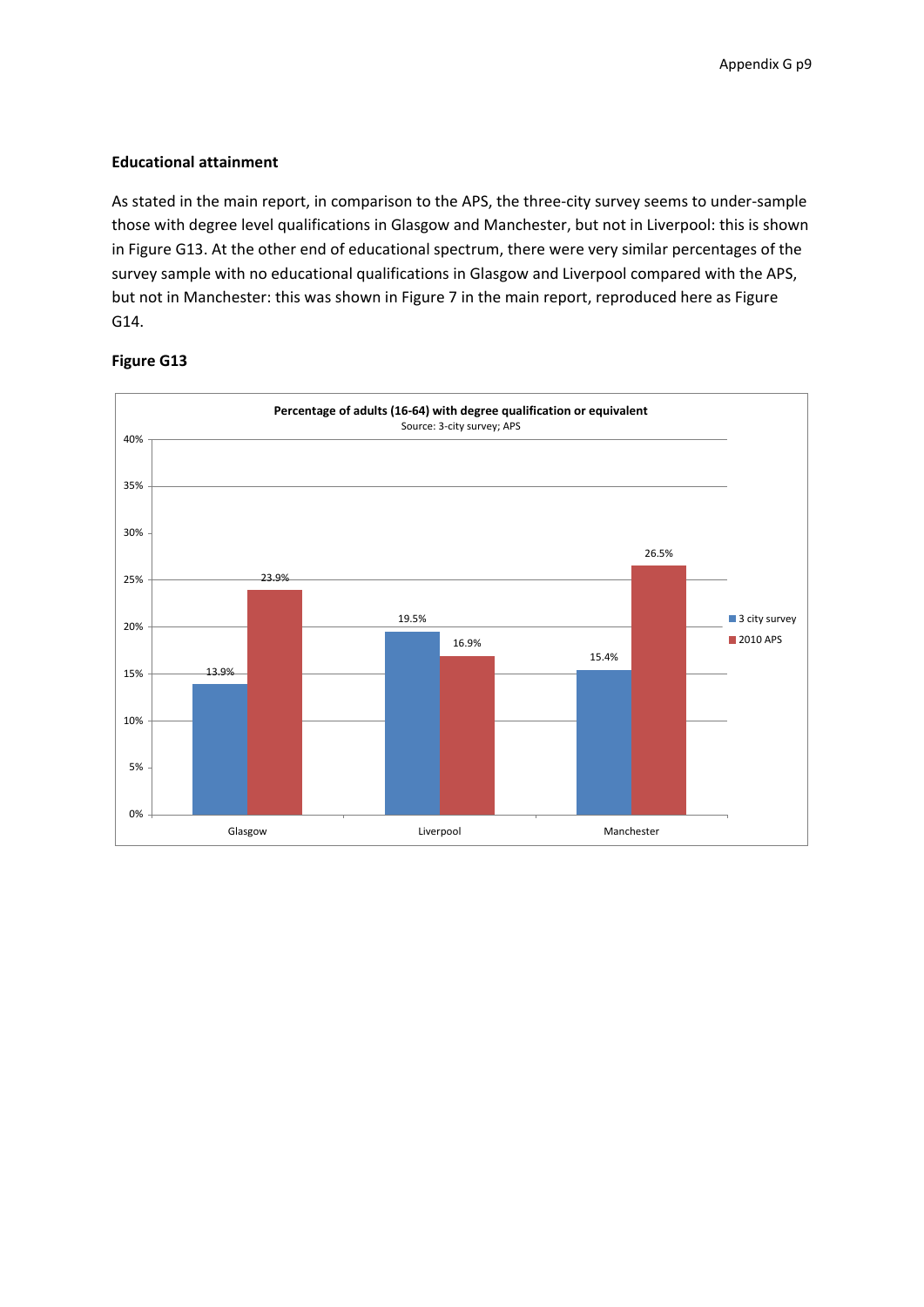



#### **Marital status**

Figure G15 compares the marital status breakdown of the three samples with census data (for consistency, 2001 Census data are used for all three cities here). This suggests that the samples are generally very representative in this regard.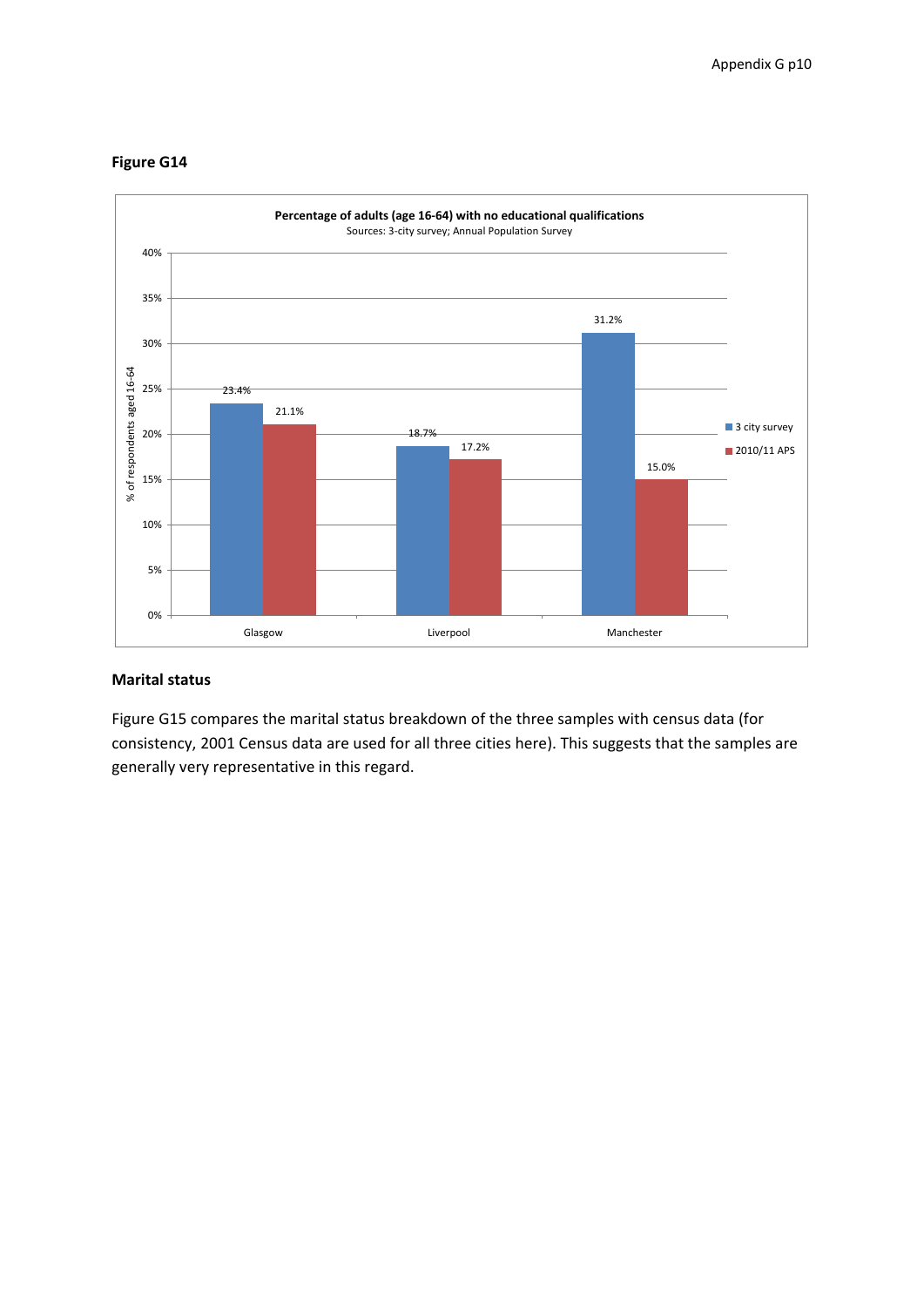

#### **Ethnicity**

Figure 8 in the main report showed that with regard to the percentage of the samples classed as belonging to an ethnic minority, the three‐city survey was very representative of Glasgow and Manchester, but slightly less so of Liverpool. This is shown again here as Figure G16.